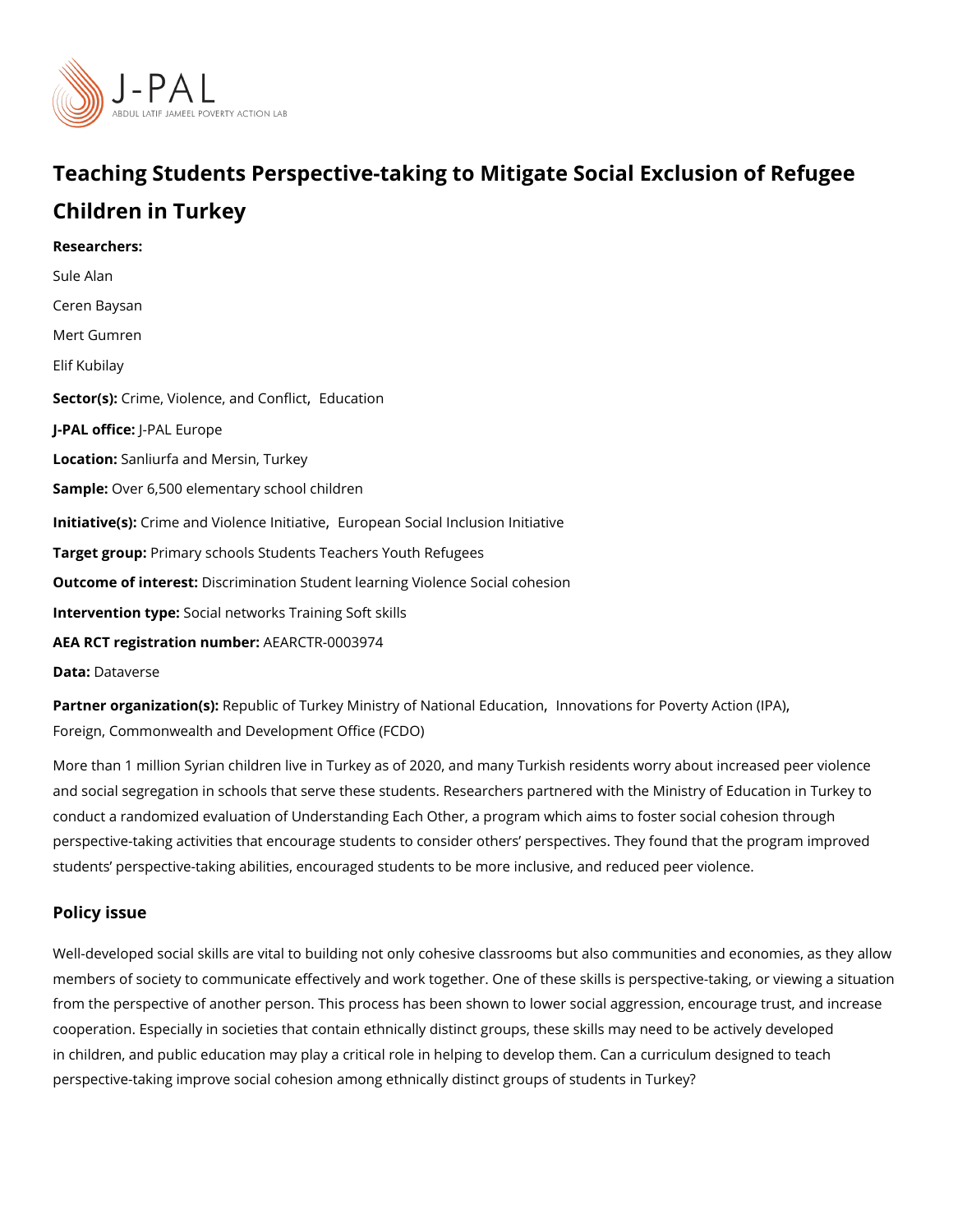## **Context of the evaluation**

Turkey has received more than 3.5 million refugees since the beginning of the Syrian Civil War in 2011, making it the country with the highest number of Syrian refugees. More than 1 million Syrian children live in Turkey as of 2020. To encourage access to education for these students, the Turkish Ministry of Education made state schooling available to all Syrian refugee children. However, many Turkish residents worry that this policy harms the school environment by increasing peer violence and facilitating social segregation along ethnic lines.

Created by a multidisciplinary team of educators, pedagogical consultants, and multimedia developers for use in multi-ethnic schools in Turkey, the "Understanding Each Other" (UEO) program aims to foster social cohesion and establish a healthy learning environment through perspective-taking activities that encourage students to consider the perspectives of others. The curriculum includes both written and video-based activities and games. For example, children might read a sample diary written from the perspective of a refugee student and another from the perspective of a student from the host community.



Photo: Sule Alan | I-PAL

### **Details of the intervention**

Researchers partnered with the Ministry of Education in Turkey to conduct a randomized evaluation to measure the impact of the UEO curriculum on interactions among different ethnic groups in diverse classrooms. They randomly assigned 40 elementary schools in the districts of Sanliurfa and Mersin in southeastern Turkey to use the program, while an additional 40 served as